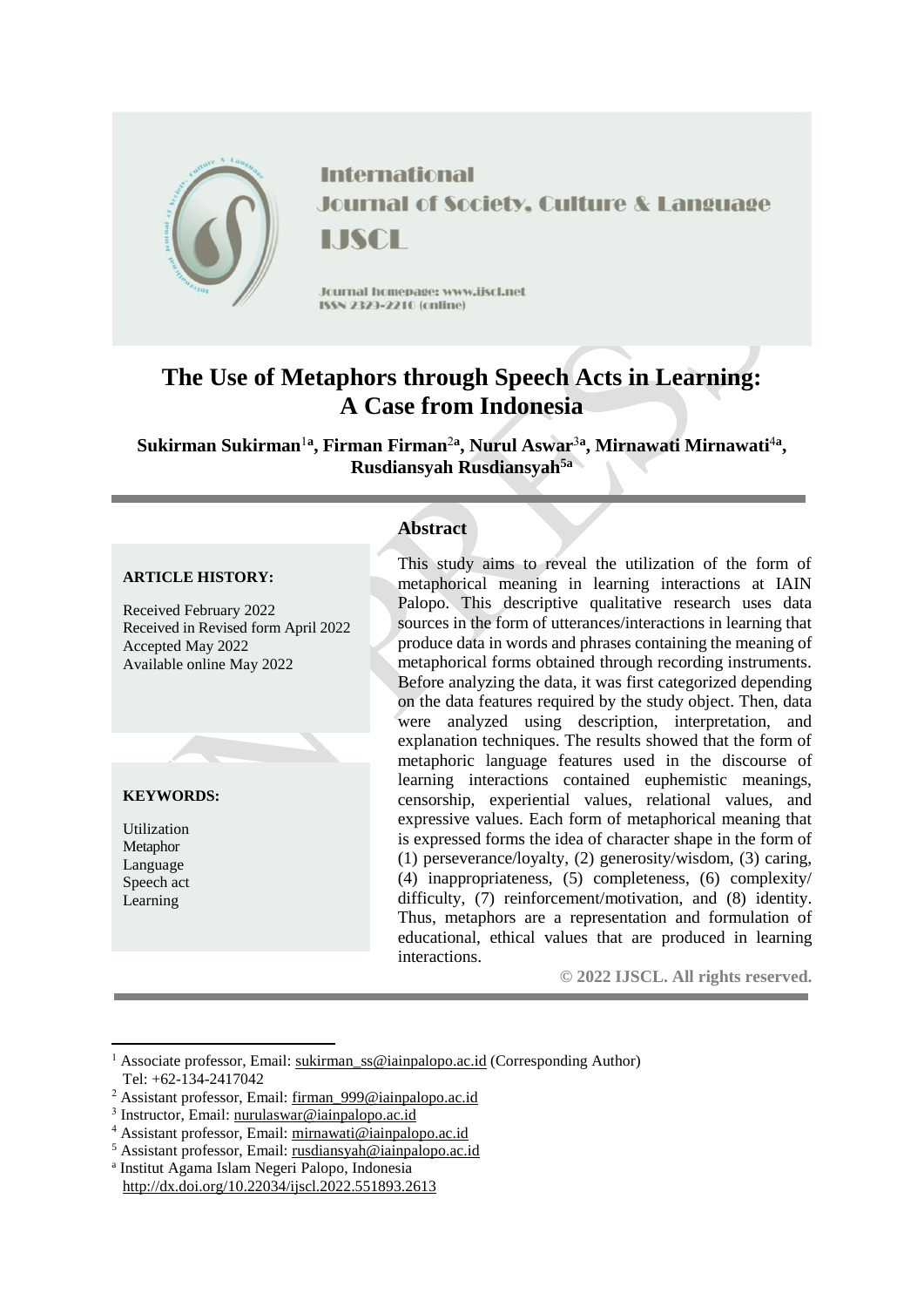# **1. Introduction**

anguage is an action produced in the interaction between speakers and listeners to express messages (Pandor, Imaguage is an action produced in the interaction between speakers and listeners to express messages (Pandor, 2018; Schoppmann et al., 2022). Therefore, speakers try to choose appropriate language features to convey their ideas so that communication can occur well. Concerning the implementation of learning at IAIN Palopo, lecturers and students often take advantage of the metaphorical language feature as a tool to convey their ideas. IAIN Palopo, where the research is carried out, is located in South Sulawesi Province. Palopo City is an educational institution under the coordination of the Ministry of Religion of the Republic of Indonesia, whose vision and mission focus on integrating scientific knowledge, namely religious science and general science. In this case, research on metaphor is important because in the implementation of interaction learning, metaphor is used as a communication tool. A language used by language skills and supported by experience will give sensitivity stating comparisons to emphasize and make more concrete or imitation of objects, processes, and events (Mohamad, 2011; Namaziandost et al., 2019; Sulistyanto, 2019). Thus, metaphorical language features will further emphasize and concretize the meaning conveyed in words or phrases that contain euphemization aspects, sensorization aspects, experiential values, relational values, and expressive values.

Facts show that the communication process conveys one's thoughts and feelings to others, and metaphors are often used for that (Ferguson-Patrick, 2022; Gonçalves et al., 2022; Harper, 2022; Putri et al., 2017). Therefore, it was necessary to study their interpretation to understand their meaning carefully because language is the most widely used symbol. In addition, only language can "translate" one person's thoughts to another. Thus, metaphorical language features have a function in communication. Although in its use, speakers create and manipulate it to gain understanding, not only about themselves but also addressed to the listener (the interlocutor).

Studies on metaphors have been carried out in various countries with varying results (Baldó & María, 2022; Firoozalizadeh et al., 2020; Hayrutdinova et al., 2021; Pishghadam et al., 2009). It was influenced by various variables such as language, culture, religion, and environment. The language feature of metaphor essentially states the meaning of the symbol because it contains a double meaning, which means verbal (Emzir et al., n.d.; Owens et al., 2022; Papamitsiou et al., 2020; Ricoeur, 1976). Each region or country has its peculiarities in communication, including the use of figures of speech, terms, and expressions. Thus, an extensive and in-depth study is needed to interpret to reveal the meaning symbolized. It is closely related to the phenomenon that develops in the implementation of learning at IAIN Palopo; namely, the interaction takes place by utilizing language features in the form of metaphors. This phenomenon shows a flow of communication that will impact the inaccuracy of understanding, which causes miscommunication in the interaction of the speech act. Thus, this research aims to introduce, popularize, and explain the importance of opening up the insight into the existence of metaphors in the learning communication space to activate them more effectively. Therefore, it is very important to study the utilization of language features in this paper.

# **2. Theoretical Framework**

Metaphor is one of the language features used by speakers to express ideas to refine speech or sharpen the value of the meaning of a statement by using comparisons. Metaphor is the use of words or groups that do not express their true meaning but describe similarities or comparisons (Martani et al., 2019). Then Ricoeur (2012) explains the metaphor classified as a figure of speech to describe and classify variations in meaning so that there is the formation of terms in naming something that is applied to different things. Thus, it was known that the listeners do not immediately understand the ideas expressed through metaphors. Furthermore, it shows that the metaphors expressed by speakers in learning interactions contain symbolic forms that require the ability and competence to disassemble and understand the meaning of the metaphor. Therefore, metaphorical utterances containing symbolic meanings must be studied and interpreted to achieve the purpose of the meaning of communication in learning activities.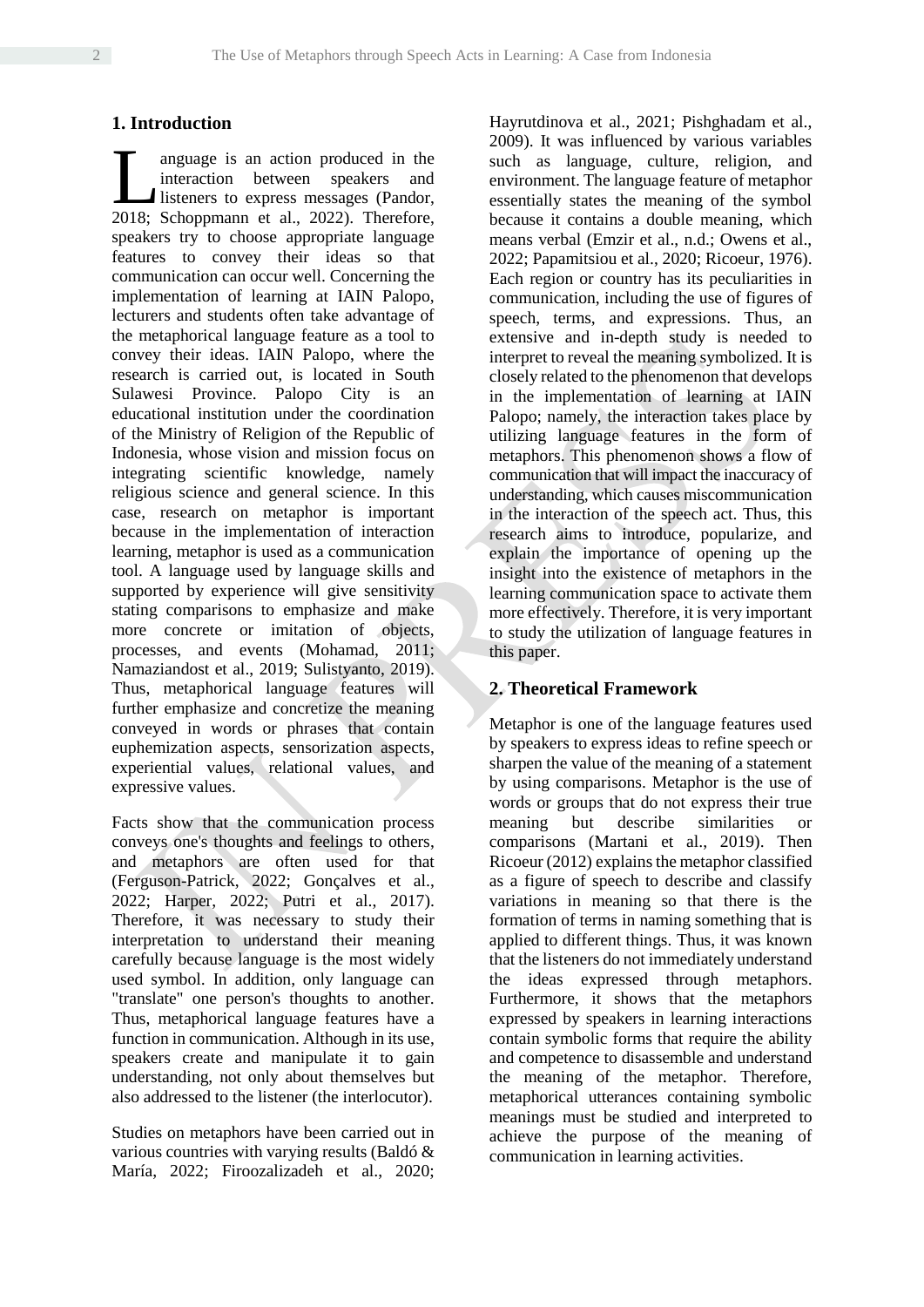Metaphor is a linguistic expression whose meaning cannot be reached directly from the symbol used because the intended meaning is contained in the prediction of linguistic expressions (Akastang, 2020; Anggraini et al., 2021; Budiman et al., 2016; Nasution, 2008; Wulandari, 2018). However, speakers in conveying learning discourse often use metaphorical language features to concretize abstract concepts in certain positions. Related to this, Lakoff and Johnson (1980) provide a term with the name conceptual metaphor. Conceptual metaphor results from mental construction based on analogy, which involves conceptualizing one element to another. In other words, metaphor is a cognitive mechanism in which one realm of experience (source realm) is mapped to another realm of experience (target) so that the second realm is partially understood from the first realm. The metaphor indicates a transfer from one concept to another. The basis of this transfer is the basic principle when determining whether data is included in the metaphorical data corpus. Therefore, the terms source domain and target domain are used in conceptual metaphor theory. A domain is a cognitive entity, a mental experience, a representational space, a concept, or a conceptual complex. In this case, the concept involves intellectual issues and includes all-natural experiences so that understanding the meaning of metaphors is based on aspects of experience, including aesthetic experience (Langacker, 1987). Therefore, the form of meaning symbolized in the metaphor allows interpretation to state its function as a messenger so that the ambiguity of meaning can become concrete.

The utilization of metaphorical language features in learning interactions at IAIN Palopo through speech acts impacts the difficulty of understanding the meaning of conveying messages. Metaphors in Indonesian are used in phrases consisting of noun phrases, verbs, adjectives, and adverbs inserted into the sentence structure. The chosen metaphor is included in the sentence position based on the clarity of the message to be communicated. First, it was because the form of metaphor uses other words or expressions to describe objects or other concepts based on figures of speech or comparison (Alkan & Bumen, 2020, D'Agostino, 2022). Metaphor is a short form analogy that compares two aspects directly to the intended object (De Andrade et al., 2022; Desai, 2022; Nabila, 2022; Taufikurrohman et al., 2021).

In another study, Pishghadam and Pourali (2011) studied the metaphorical analysis of Iranian MA University Students' Beliefs. This study aimed to investigate the metaphors used by MA students to describe university teachers and university students in both existing and ideal scenarios. The analysis can assist us in gaining insight into their underlying beliefs and determining the aspects that can influence teaching and learning. The metaphors were classified into behaviorist, cognitive, and situative learning. The data demonstrated that MA students had varying expectations of teachers and fellow students based on the findings. Therefore, disclosing and examining these metaphors might help them acquire insight into their true teaching and learning beliefs. Therefore, to effectively understand the communication message, critical thinking skills are needed to uncover the implicit meaning of the speaker in the metaphoric language features. Thus, a critical way of thinking is needed to express a problem so it can be stated transparently (Su'udiah, 2019). In academic activities, this problem is often practiced in the form of using words and phrases that form metaphorical features. It happens because the tug of war engineering language between speakers and listeners causes the birth of implicit meaning. Language actions like this cause consequences in structuring meaning that occurs through the choice of words and phrases that tend to form the meaning of violence. However, the violence of meaning is produced in a symbolic form. As a result, a discourse analysis technique is required to open up the violence of meaning to comprehend metaphor meaning effectively and quickly.

# **3. Methodology**

This study uses a qualitative approach. It was based on data that is natural (natural setting). In addition, the data obtained directly from the research subject is complete, thorough, and does not change the shape or form of the data (Luthfiyah, 2018). It was done so that the functions and benefits of qualitative research are carried out in-depth (Moleong, 2006). In addition, qualitative research is research related to cultural studies and is interpretive (Denzin &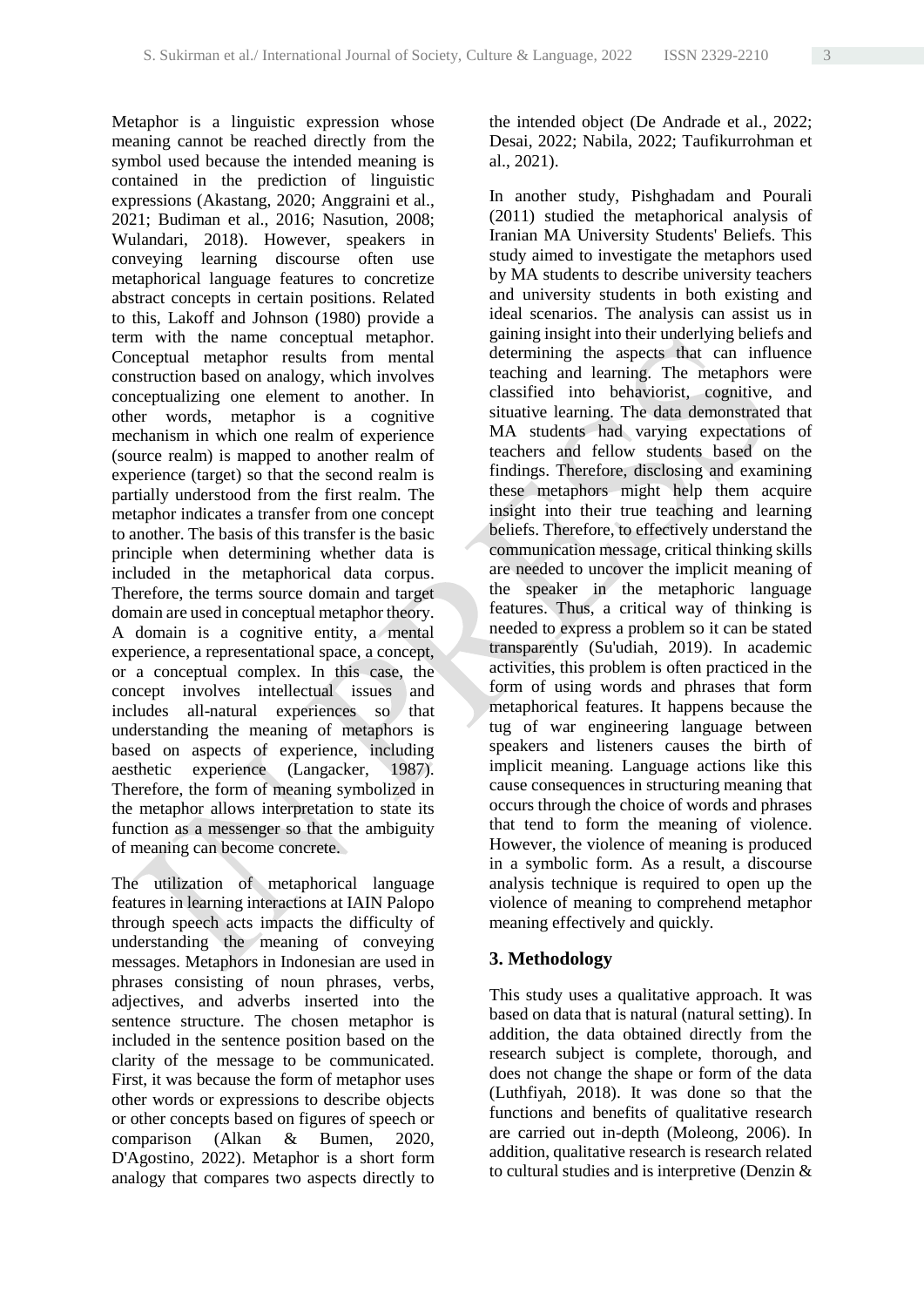Lincoln, 2009). Therefore, based on the relevance of the object of study, this research is classified as a type of cultural research because it is described in detail and interpreted through language features in the form of metaphors in teaching interactions that occur orally through language actions at IAIN Palopo.

The descriptive qualitative design was used in this study due to several factors, some of which are described below. (1) Data sources and data are natural (because the researcher has no modification). (2) Researchers become the key instrument for interpreting. (3) The discussion and presentation of the data are interpretive. (4) The data were analyzed interactivelyinductively. (5) The utilization of metaphorical language features is the main concern of this research. (6) The use of theory is only a guide for analysis, so there is no need for a theory to be compiled in advance (Bogdan, 2007; Bogdan & Biklen, 1998 ).

#### **3.1. Participants**

In the research that became the research subject, the lecturers and students involved in the interaction in the learning classroom consisted of 4 lecturers and 20 students in one classroom. The students are the 2nd-semester students at the English Language Education Study Program of IAIN Palopo. Lecturers consisting of 4 take turns teaching in the classroom based on a predetermined schedule. The object of research is MKDU material in Indonesian language courses. From the speech in the classroom to the corpus of research data.

# **3.2. Instruments**

The instrument used in this study was a handycam to record the learning process. This tool is used to capture narratives/conversations that take place during learning interactions.

## **3.3. Procedure**

The procedure in this research takes place in stages. The stages and procedures for the design of research activities are carried out through recording, transcription, corpus data, data reduction, results, and discussions.

# *3.3.1. Data Collection*

Data collection was carried out for eight weeks. Each lecturer had the opportunity two times to present learning in the classroom. All utterances in learning interactions were recorded and then became a data corpus. Data was collected by recording and using a tool in a handy cam to tap all the conversation results in the interaction. Researchers, as data collectors, enter the classroom to record and listen to learning activities. The position of the researcher takes place passively, only collecting data. In the next stage, all data is literate in written form to make it easier to select and classify data based on research needs.

## *3.3.2. Data Analysis*

Data analysis was carried out using content analysis techniques and critical discourse analysis. The data that has been selected is then classified based on the characteristics and research needs. In the next stage, the data is processed and analyzed in the form of descriptions and interpretations. Furthermore, it becomes a fact of the findings in the study.

# **4. Results**

The forms of metaphorical meanings expressed in learning interactions at IAIN Palopo can be identified, such as the forms of euphemization, censorship, experiential values, relational values, and expressive values.

#### **4.1. Forms of Euphemism Meaning**

The representation of the form of euphemization in the metaphor can be seen through the display of learning interactions. This form of meaning works hiddenly, subtly, massively, and subconsciously to express trust, obligation, loyalty, debit, reward, and mercy. It can be shown through the following data.

#### Data  $(1)$

Lecturer: **Spirit of four-five,** stay awake, okay? Student: WL (UK)!

Sentences in data (1) show that the four-five spirit phrases express the form of euphemization meaning in metaphorical language features. Speakers (lecturers) construct ideas or thoughts using metaphorical language features to express the idea of loyalty/diligence that shows an unyielding attitude and has high motivation in striving to achieve goals. This metaphor shows a high sense of responsibility and loyalty.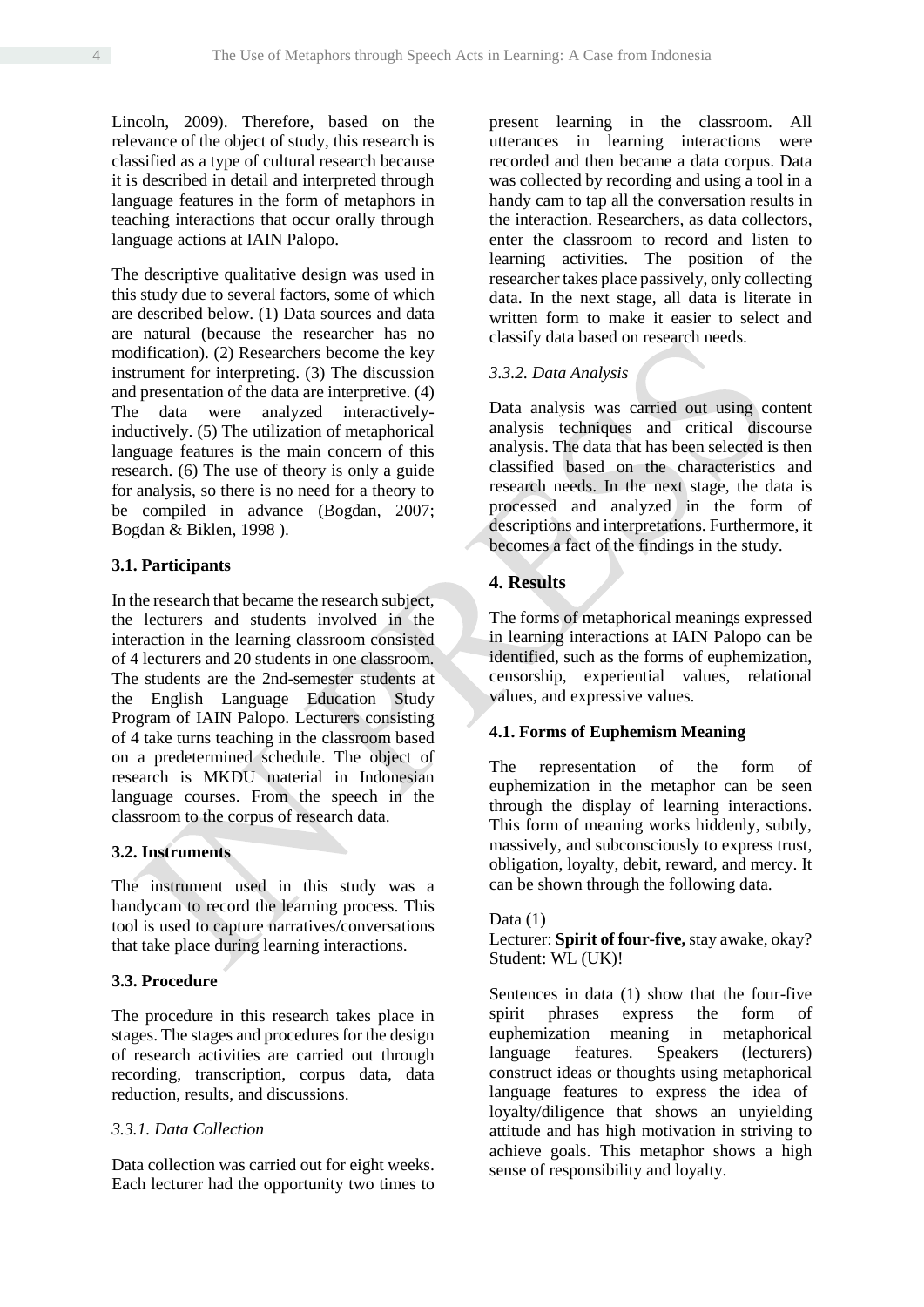The use of metaphors is interpreted as a willingness to attend lectures with full attention and concentration. So, the spirit of four and five means the nation's struggle, which becomes the inner strength in seizing, defending independence, upholding sovereignty, and filling independence. Spirit is the spirit of life that gives strength and impetus to will, work, and strive. As a result, presenters use the spirit of four and five as a type of comparison that students must own and act upon as learners. This metaphorical statement as a form of refinement emphasizes the delivery of instructions to maintain a sense of responsibility in the continuity of learning.

The idea in the form of loyalty is conveyed by speakers (lecturers) subtly through metaphors showing the importance of seriousness in learning and participating in lecture activities. The idea of loyalty is intended to be an emphasis and motivation so that listeners (students) have a strong desire and enthusiasm for learning. The use of metaphor emphasizes that the spirit must manifest a sense of loyalty to build discipline in learning to achieve maximum results. Thus, the spirit of four and five manifests an unyielding attitude, honest, firm, big-hearted, and has direction and purpose. So, the speaker (lecturers) metaphor motivates and encourages students to think and work hard to become creative and productive students.

# **4.2. The Form of the Meaning of Censorship**

The representation of the form of censorship meaning displayed in metaphorical language features through the interaction of speech acts in learning is intended as a form of preserving the moral value of honor, which is expressed as a form of politeness, chastity, and generosity, which is contrasted with low morals in the form of violence, crime, inappropriateness, immorality, and greed. It can be shown through the following data.

Data (2)

Lecturer: … on this occasion, I will meet with you again and bring new material as gifts for you, as an introduction in the future. Hopefully, it will always be successful. Student: AAmen (UK)!

Sentences in data (2) indicate that the meaning in the form of metaphorical language features is the subject of the conversation, namely souvenirs, which are interpreted as souvenirs that someone as a memento brings. About this description, the word souvenir is intended to provide provisions or preparations for facing future life. The use of these metaphors by speakers aims to harden meaning to make it more memorable to listeners. In addition, the use of metaphors shows that speakers (lecturers) express ideas in the form of generosity, namely an attitude of sincerity in conveying knowledge to students to be used as competencies in broadening horizons and ways of thinking creatively and productively.

The expression of the idea of generosity is declared as a moral honor. The idea is intended to help students develop competence in morals or morals. Competence in knowledge includes critical, creative, communicative, and collaborative thinking. It was a provision or preparation for the development of life in the future. So, through the metaphor, the speaker (lecturer) expresses the idea of generosity, which implies the continuity of the knowledge transformation process to students because it is considered very important for life. In this case, the speaker (lecturer) presents knowledge to develop students' insight and thinking skills. So,

# Data (3)

Indonesian language is a unifying tool and a means of inter-regional communication. E, I think it was enough with the arguments of several other groups. I will get things straight in a minute (MW).

Sentences in data (3) show that the meaning in language features is a metaphorical form which is the subject of the conversation, namely *straighten up*. The use of these metaphorical words stated by the speaker (lecturer) represents the idea in the form of concern. Therefore, the speaker feels responsible for giving a complete explanation and improving and directing the arguments that develop in discussion activities related to the discussion.

The "straighten" metaphor represents meaning in the form of a "critical and analytical" idea because it essentially makes corrections. Thus, the embodied ideas and attitudes are categorized into honorary morals because they seek to perform and display behavior, act, and think that is beneficial. Furthermore, the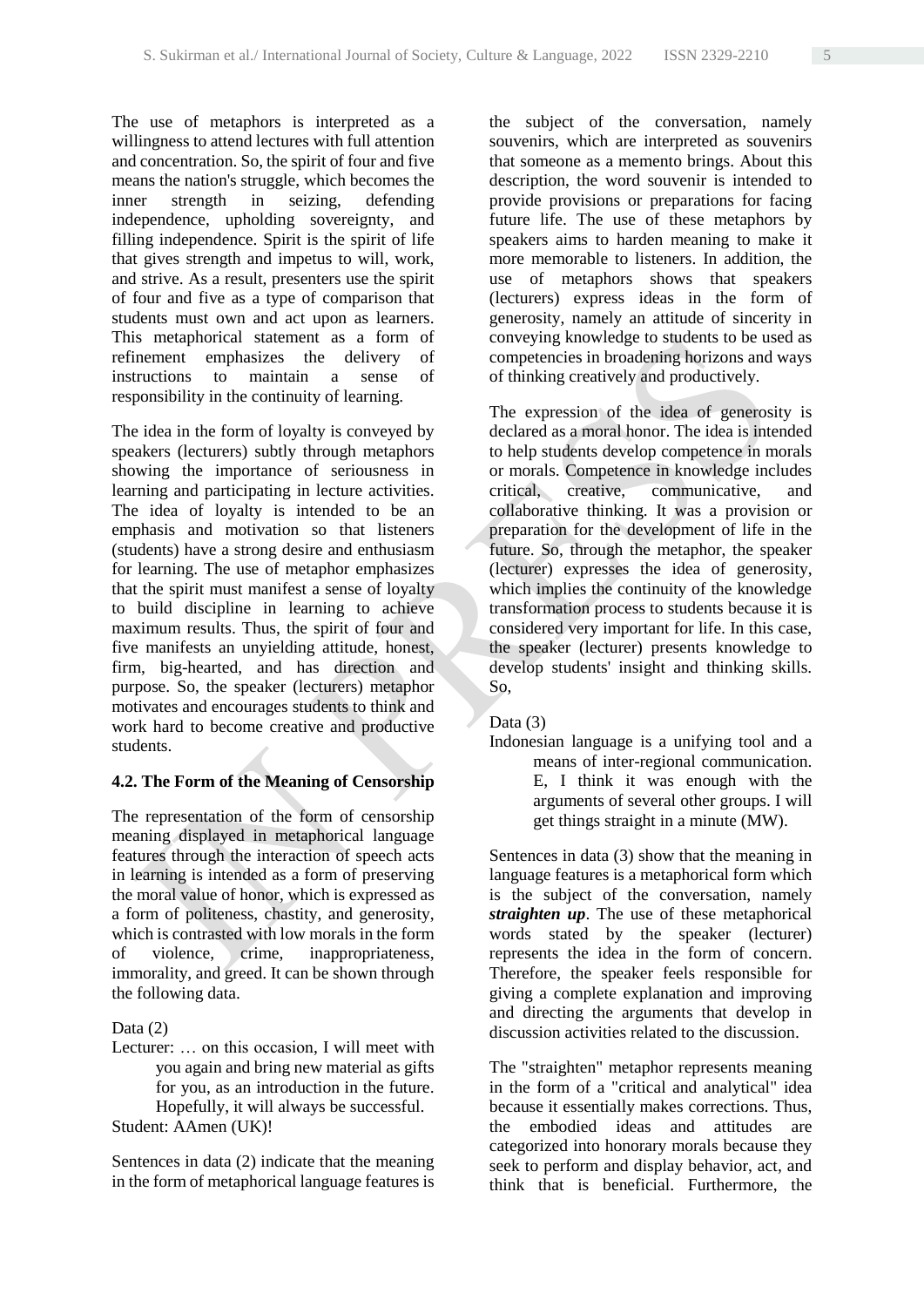straightening metaphor states that meaning contains the provision of explanations and directions based on the problems discussed, namely the function of language as a unifying tool. As a result, speakers utilize this metaphor to clarify the meaning (content) of the element being described. So, metaphorical representations that show the meaning or attitude of caring dismantle scientific values in interaction (discussion).

#### Data (4)

#### Well, group one, do not be discouraged; there will still be a chance (MW).

The sentence in data (4) shows the meaning in the form of a metaphor which is the subject of the conversation, name *discouraged.* The metaphor contains the meaning of disappointment and loss of enthusiasm because it was not following the expected wishes. The speaker (lecturer) states a prohibition on these behaviors and attitudes, which is emphasized through the word do not. The speaker's real intention is to reinforce and motivate group one students.

The use of metaphor *discouraged* expresses the idea of a form of inappropriateness that represents an attitude in a morally low manner. The idea was conveyed by speakers (lecturers) to give advice, enthusiasm, and hope to students so that they do not despair because there is still another opportunity. The speaker's affirmation of the prohibition of being disappointed, discouraged, and losing hope shows that emotional intelligence in learning needs to be directed so that it does not become an obstacle to achieving achievement.

#### Data  $(5)$

His variety of language is full of pretense. Look at that beggar (MG)!

The sentence in data (5) shows the meaning in the metaphorical form's language feature, the subject of the conversation, namely pretense. Speakers explain ways, strategies, and styles of speaking. The meaning of the metaphorical form expresses insincerity, manipulation, and intentionality'. Furthermore, it was interpreted as forming a deliberately made-up attitude that does not show the truth. The speaker (lecturer) expresses the beggar's way of speaking by using the strategy of pretending to express or imitate himself, like a poor person to influence. It was done deliberately in order to achieve the desired goal.

Through the metaphorical pretense, speakers (lecturers) present reflections on forms of critical thinking that represent criticism of dishonesty attitudes that show the idea of inappropriateness as a person's attitude. Even though it was the content of the study of teaching materials, speakers (lecturers) have chosen the form of metaphorical meaning as a form of reflection on inappropriate behavior. This form of behavior is classified as low morale. The purpose of the idea of impropriety is to express an attitude that is not commendable and must be avoided because of fraudulent acts that harm other parties. Thus, the presentation of metaphorical language features in learning interactions expresses character formation to express educational values.

# **4.3. The Form of the Meaning of Experiential Value**

The representation of the meaning of experiential values displayed in metaphorical language features in learning interactions is intended to express formal aspects related to content, knowledge, and beliefs as signs or cues of experience in the social environment or matters relating to knowledge systems it is realized through the following data.

# Data (6)

I point to your responsibility. Try fostering less active friends and how to be active, and I have already shared the ingredients. I have distributed the rice; just cook it. The seasoning is already in your hands, and you just need to understand it; you learn it (MW).

The phrase in data (6) illustrates the meaning of the conversation's subject, namely the cooked rice and the seasoning, in the form of a metaphor. These metaphors are interpreted as food ingredients prepared and ready to be processed, while cooked means processed to get results. Thus, the representation of the use of metaphors expressed by speakers (lecturers), namely rice and spices, is interpreted as providing lesson material that has been prepared with effective and efficient designs. In contrast, the word cooked is interpreted as a process of studying and analyzing to find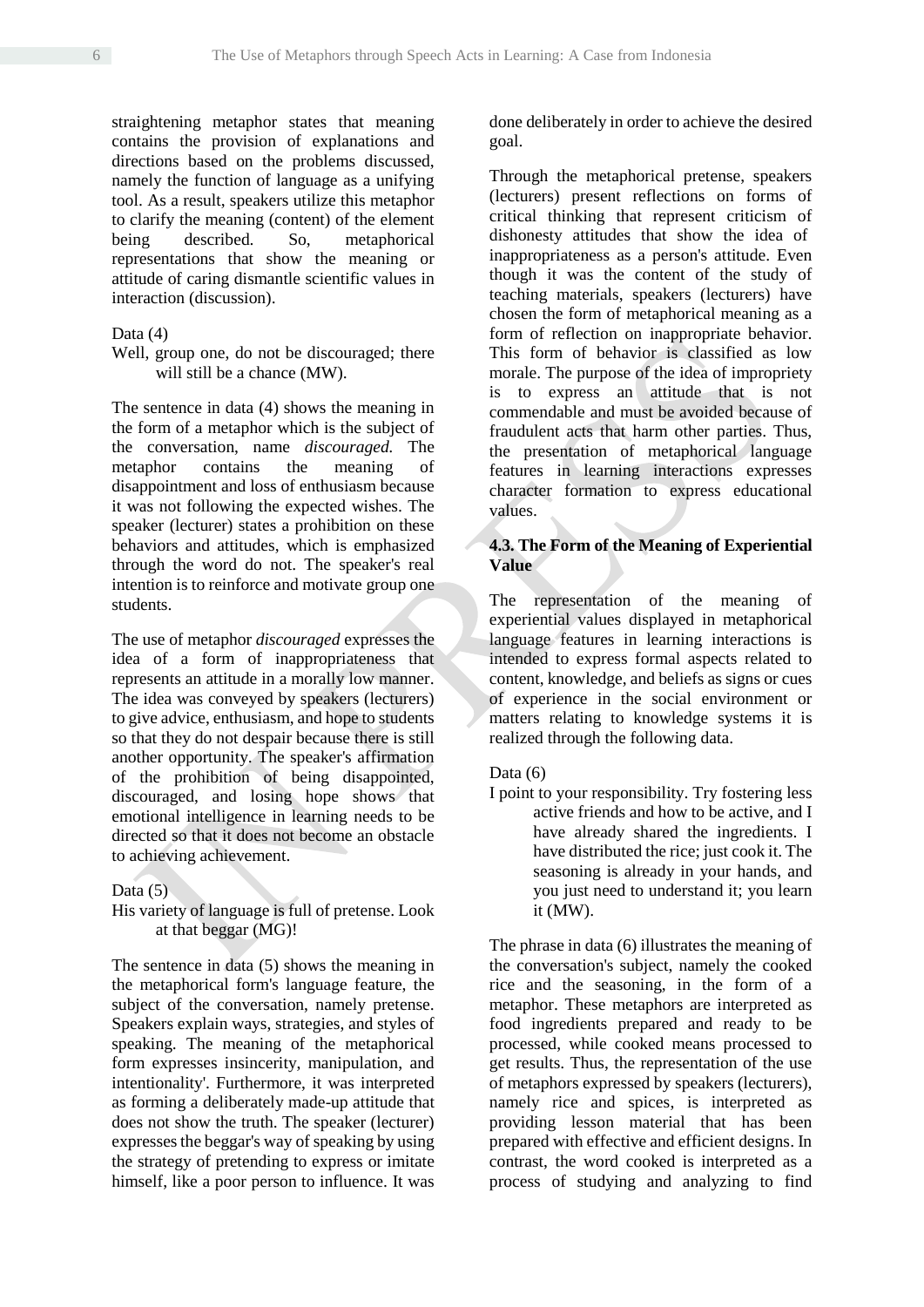knowledge. Through metaphors, speakers (lecturers) express ideas in the form of completeness, namely, the design of the material to be taught have all been presented and given to students.

The rice, cooked, and seasoned metaphor represents an idea in the sense of completeness. It was expressed by speakers (lecturers) so that listeners (students) feel obliged to master and pay close attention to the teaching materials that have been presented. In addition, speakers (lecturers) suppress a sense of trust in students to be more active and focus on learning activities. In addition, speakers reinforce the form of a scientific sense of responsibility because they have completed their duties as lecturers, and it is the students' turn to carry out their obligations. Therefore, students' task is to study, observe, and understand coherently and coherently the teaching materials that have been presented. Furthermore, from the metaphorical presentation expressed by the speaker (lecturer), the idea of completeness also contains the value of hope because it has been fully explained.

## Data (7)

We imagine that if the writing is like this, it will be complicated to ask forgiveness. So, finally, refined the simpler spelling and improved spelling (UK).

The sentence in data (7) shows that the language feature of the metaphorical form that is the subject of the conversation, namely asking for forgiveness, contains the meaning of a request for release from prosecution for making a mistake, which is usually used to show a religious attitude which is synonymous with the word repentance. The idea that the speaker (lecturer) struggles with is to state the complexity and difficulty in carrying out writing activities if a simpler spelling is not applied, such as EYD, then proceeds to PUEBI. Thus, the idea represented by the speaker is trying to describe it to be more convincing to the listeners (students) so that they focus on paying attention to the presentation of the material presented. In addition, the use of metaphors is also expected to influence the listener's mind.

The representation of the form of metaphorical meaning realized through the formation of ideas about the complexity and difficulty of learning the form of writing is a concrete step that speakers choose as a more effective strategy. The formation of ideas through the display of metaphors is expected to influence awareness about focus and strategies in learning writing rules. So, metaphors are a step to harden and sharpen the meaning so that students can formulate an in-depth understanding of the learning outcomes. In addition, metaphors influence and convince students to understand the rules set out in the PUEBI because they are writing rules that have been reduced and simplified so that they are not difficult.

#### Data (8)

So, earlier, we discussed the history of language development, right? (MW).

Sentences in data (8) show that the meaning in language features is a metaphorical form of the conversation's subject, namely *already peeled.* The term's structure includes the metaphorical meaning, specifically, that work has been or has been skinned to separate the skin and content. From the description, speakers (lecturers) express the hardness of meaning by explaining, discussing, and elaborating on the content and knowledge of the history of language development in a critical, coherent, and coherent manner to the roots. In this regard, speakers (lecturers) represent ideas in the form of completeness of the history of the development of the Indonesian language.

The speaker's choice of the "peeled" metaphor is intended to sharpen the meaning of information about past learning. In addition, the speaker wants to emphasize and ensure the implementation of learning that has actually taken place and is carried out completely. So, metaphors are intended to form ideas to encourage and motivate listeners (students) to do and participate in learning based on the perception of developing knowledge and understanding.

## **4.4. The Form of the Meaning of Relational Values**

Representation of the form of relational value meaning displayed in metaphorical language features through the interaction of learning speech is intended to express formal aspects of social interactions and relationships. It can be shown through the following data.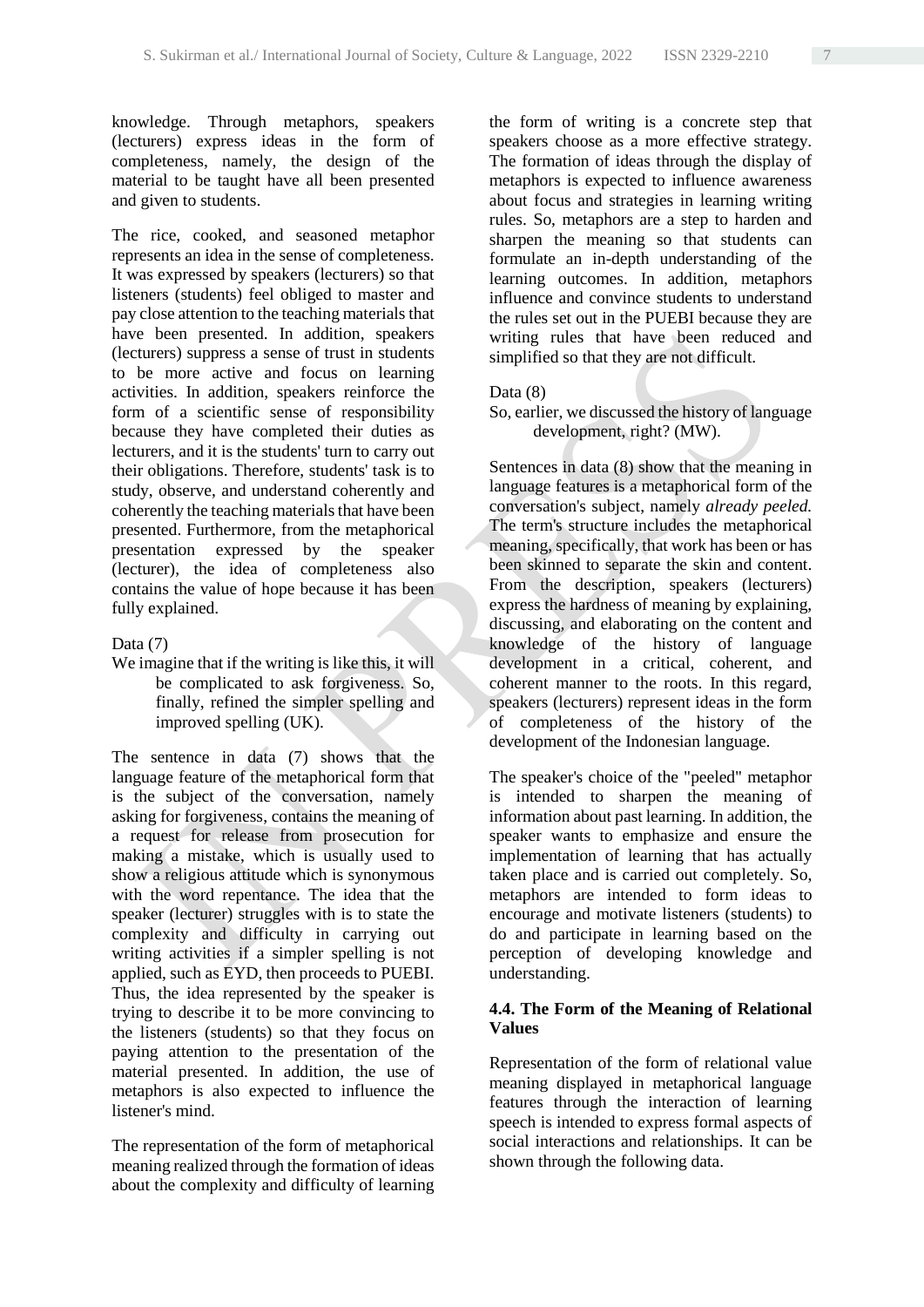# Data (9)

I think this is sociolinguistics; there was one course when I was studying Indonesian sociolinguistics. So, there are sociolinguistic courses that discuss language, but because this is MKDU, yes, only the edges. The first is called the variety of languages in terms of speakers (MG).

The sentence in data (9) shows that the language feature of the metaphorical form that is the subject of the conversation, namely only the edges, is interpreted as the edge or end of something. Thus, the form of metaphorical meaning, which describes a concrete explanation of the relationship between Sociolinguistics and MKDU (generally basic courses). The speaker wants to explain by giving the impression that the language variety material is not completely discussed and does not enter the core of the material. In addition, speakers describe the scope and position of the MKDU courses.

Speakers choose metaphor as a form of information delivery strategy because it sharpens the message so that listeners (students) understand and measure the presence of the material. It was known because the idea conveyed in the metaphor states the classification or limitation of the learning material. In this case, the speaker states the hardness of meaning by connecting MKDU and various language materials. It was discussed for a reason, and this material is within the scope of MKDU. However, only a small part is different from the discussion in the Sociolinguistics course, which discusses specifically. Thus, the idea is conveyed by explaining the existence of formality in the discussion of various languages in MKDU. It shows that the speaker (lecturer) expresses the idea of strengthening the material being discussed. Synonyms reinforced it, i.e., only and only tend to express emphasis. The idea of strengthening as a sharpening understanding of information about various languages whose existence in MKDU courses is different from Sociolinguistics courses.

# Data  $(10)$

Student: Yes, I know that the answer you have shown is specifically for Nurfadilah K., but in this forum, there are many heads; of course, there are many opinions and differences, so I mean, I do not blame your opinion (IW).

Sentences in data (10) show that a language feature is a metaphorical form that is the subject of the conversation, namely many heads. Descriptively shows the meaning of several numbers of people. These metaphors are interpreted as a way of thinking or each person's perspective expressing opinions to build interaction. Thus, the greater the number of people in the discussion activities, the more diverse the perspectives and ways of thinking influence opinions or perceptions. Students (speakers) use the metaphor of many heads to express relationships with the meaning of various perspectives or produce different opinions.

Speakers use the metaphor of "many heads" in learning interactions to realize the idea of openness in a concrete way to the discussion participants. It was based on the logic of the value of the relation; namely, the number of participants in the discussion will lead to more diverse opinions. Consequently, the speaker discusses the relationship and compares the number of participants and the range of viewpoints to describe the type of reinforcement. The purpose of the idea of reinforcement is that discussion participants must understand and accept openly the opinions submitted because the number of participants is large so that consequently, there are differences of opinion.

# **4.5. The Form of Expressive Value Meaning**

The representation of the form of expressive value meaning displayed in metaphorical language features through the interaction of learning speech acts is intended to express formal aspects related to the subject that forms social identity or the relationship between them. It can be shown through the following data.

Data  $(11)$ 

Yes, well, today is the second face-to-face meeting with Mother. Moreover, thank you for being here today (UK).

Sentences in data (11) show that the language feature of the metaphorical form is the subject of the conversation, namely face-to-face, which means meeting each other's eyes directly between the speaker and the listener. Through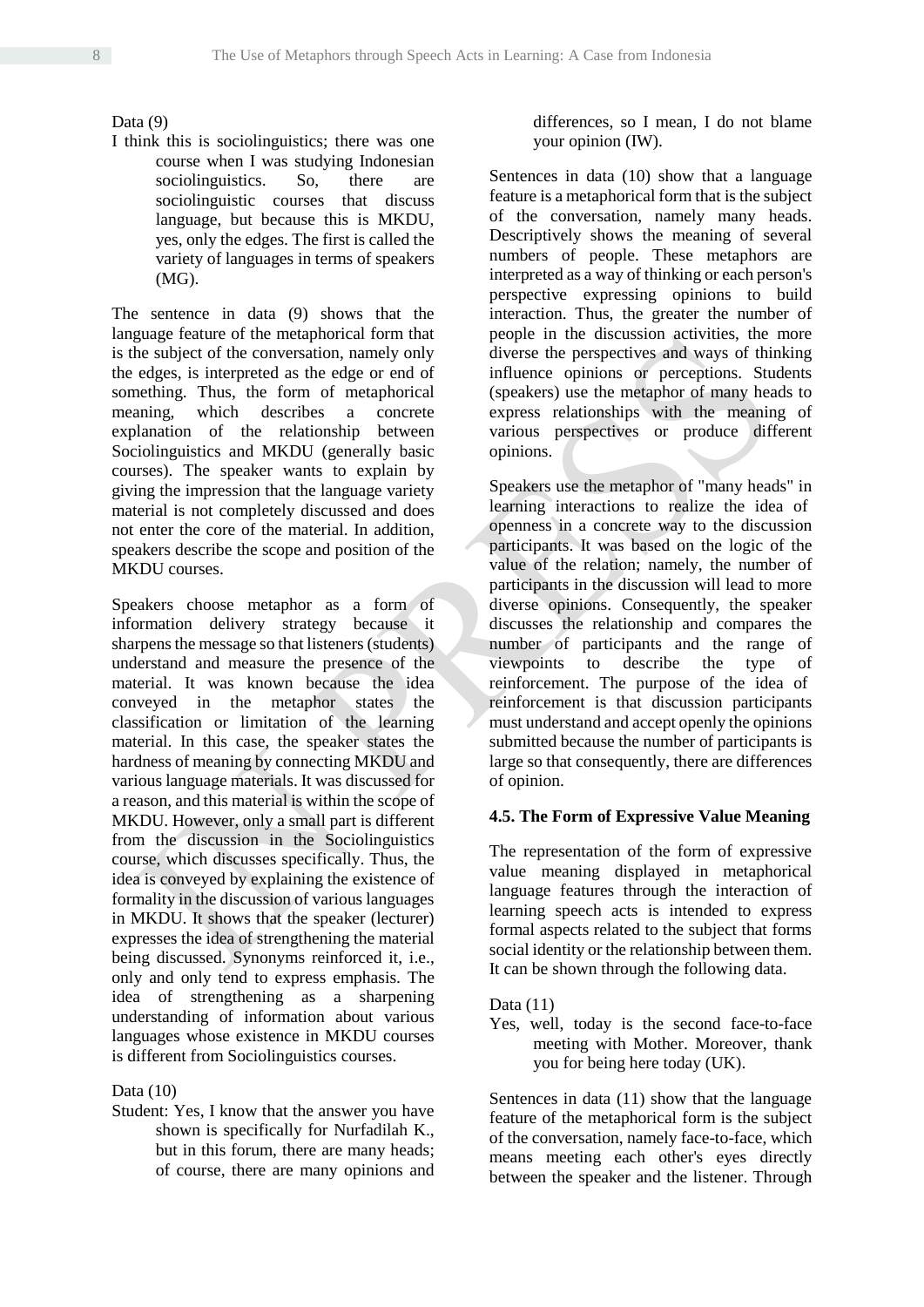metaphor, the speaker (lecturer) expresses identification about the lecture meeting that it was right at the second meeting that we met face to face. Speakers use metaphors to give an impression and enthusiasm and build a sense of closeness with listeners so that listeners are expected to be moved and more motivated in learning.

The use of face-to-face metaphor shows that the speaker (lecturer) expresses the idea of an expressive form, namely expressing intentions and feelings that strengthen and remind listeners (students) about the accuracy of the number of meetings. Thus, the direct meeting is an action that describes an expressive attitude to express opinions as a direct, reactive statement. The idea of the expressive form of reinforcement is expressed by identifying meetings that state the roles and positions of speakers and listeners in the interaction to create an identity between them, the speaker's job is to present the material, and the listener's role is to receive the learning material.

#### Data (12)

## Well, there is still more to add a new face. Please (MW)!

Sentences in data (12) show that the language features of the metaphorical form are the subject of the conversation, namely *new face,* which means that new participants who appear or appear are expected to change the atmosphere in a positive direction. Besides that, it also means people who have not provided answers or arguments in discussion activities. So, the existence of the use of metaphor reflexively describes the identity and classifies listeners.

The use of the new face metaphor describes the listener's characteristics that are associated with their attitude and existence. Therefore, the idea represented by the speaker in the metaphor is identity because it gives a form of signification to the listener. The impact of using metaphors is not only to map but also to specialize participants. Thus, the violence of meaning is realized that focuses and specializes on the attitudes and behavior of participants. The speaker aims to realize the idea of identity, which is to immediately activate and involve participants in learning, which is clarified by statements and requests to add answers. Therefore, the idea of identity formation is a speaker's strategy to reflect representative distribution to students to get the opportunity to speak so that all participants are directly involved in learning because they get the opportunity by way of appointment.

## **5. Discussion**

Based on the results of the data description, it was found a representation of the utilization of metaphoric language features in learning interactions at IAIN Palopo. The language features of metaphor are represented in euphemization meaning, sensorization, experiential value, relational value, and expressive value. The form of meaning is manifested in the features of the metaphorical form to express a message or ideology. The representations of the metaphors that are chosen in the learning interaction are described, among others, namely: the spirit of four-five states a message of loyalty and motivation, souvenirs state a message of generosity and strategies to convince, straightens states a message of concern, direction, and clarity, discourages, pretends expressing a message of impropriety means advice, enthusiasm, and attitude. Next, the metaphorical form of rice, cooked, seasoned, already peeled to state the message of completeness related to studying, observing, motivating, and encouraging. Next, the metaphorical form of forgiveness conveys a message of complexity, difficulty, and persuasion. Then the metaphorical form only on the edges expresses a message of reinforcement in the context of open learning. Next, the metaphor of many heads expresses messages of reinforcement and openness to ego attitudes (logic relationships). The face-to-face metaphor expresses an identification message for reinforcement and motivation, while the new face metaphor expresses an identity message or activates. Then the metaphorical form only on the edges expresses a message of reinforcement in the context of open learning. Next, the metaphor of many heads expresses messages of reinforcement and openness to ego attitudes (logic relationships). The face-to-face metaphor expresses an identification message for reinforcement and motivation, while the new face metaphor expresses an identity message or activates. Then the metaphorical form only on the edges expresses a message of reinforcement in the context of open learning. Next, the metaphor of many heads expresses messages of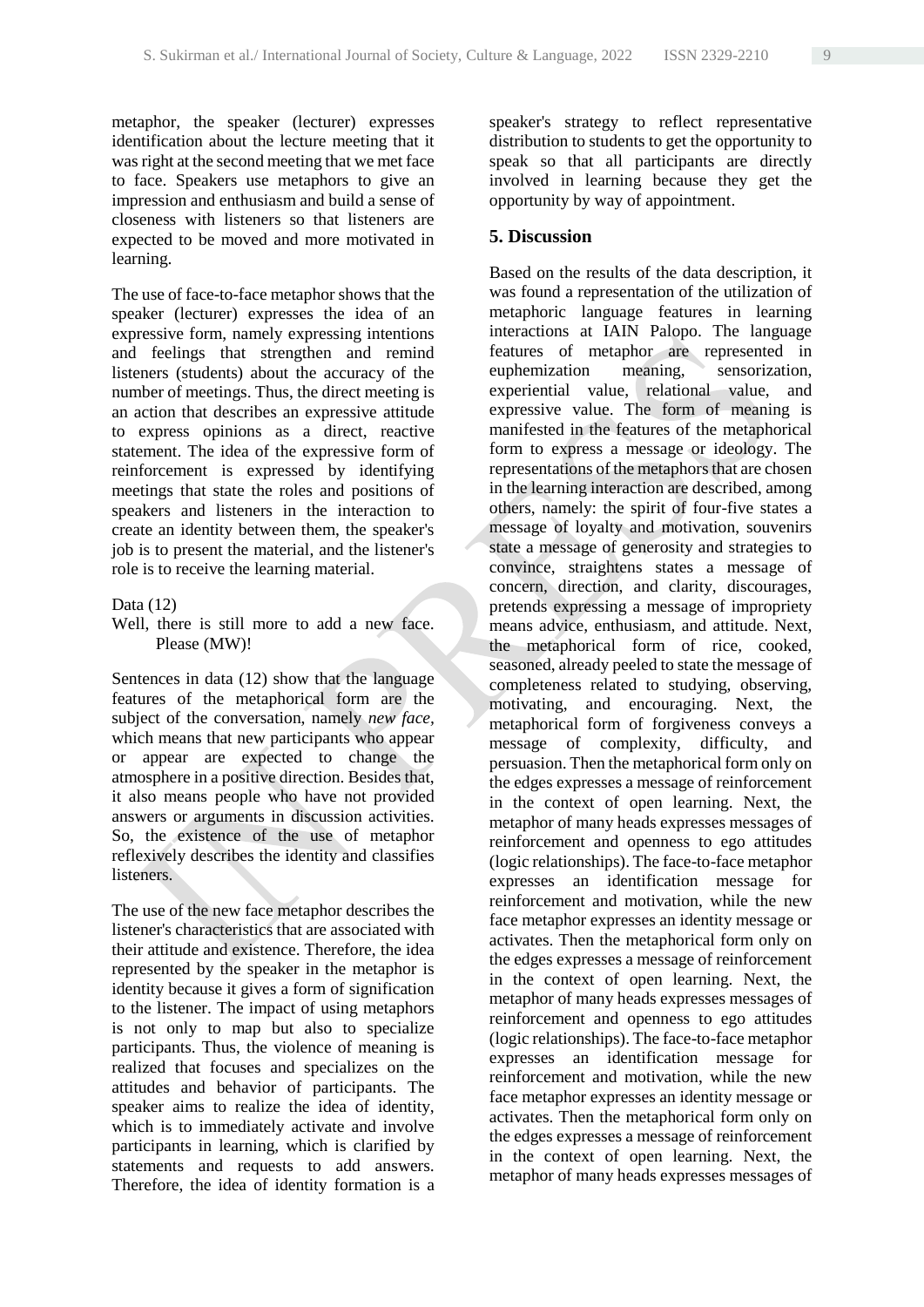reinforcement and openness to ego attitudes (logic relationships). The face-to-face metaphor expresses an identification message for reinforcement and motivation, while the new face metaphor expresses an identity message or activates.

The use of metaphors in learning interactions at IAIN Palopo is an option to state ideology to develop the character of education. The characters conveyed contain reinforcement, motivation, convincing, direction, clarity, and advice. It was a function of utilizing metaphors, namely conveying or reinforcing ideological messages (Kooi Lian et al., 2021; O'Siochru et al., 2021; Santoso, 2012), whereas Suwatno (2020) explained that the metaphor states expressing one's experience based on the exchange of senses as a form of concrete response to the function as a refinement of the meaning of speech. Thus, the feature of metaphorical language becomes a very interesting medium to convey the idea of character building in the context of education. Therefore, the education space represents the implementation of character implementation. So, the choice of metaphor, character building, and learning are three interrelated aspects in supporting the improvement of attitudes and competencies. The use of metaphors manifests an attitude of politeness in speech because it refines and expands the meaning of the speech value. According to the explanation (Ancient, 2011; Nabila, 2022), speech events are a way of conveying more than what is said. That is, the message is broader when compared to what is expressed. Thus, either directly or indirectly, metaphor is very loaded with character. No narrative appearance contains character values , but According to the explanation (Martani et al., 2019), Metaphors give strength because they contain two ideas, namely in the form of facts and processed thoughts. Therefore, the phenomenon of metaphorical empowerment is very important because it is related to the context of education that aims to build character, attitude, and critical thinking intelligence.

Metaphor is one of the language features that tend to refine speech so that the meaning or

message conveyed affects the development of attitudes and character. The speaker chooses the refinement of meaning concerning nature because essentially every human being wants to be appreciated and given appreciation (Doucette et al., 2022). Further explained, Sumarsono (2014) states that pronouncing language features will cause perlocutionary power, i.e., the speech will affect the listener, both real and expected. This effect is manifested in the values contained in the language features of metaphors which are one of the goals of education.

The facts show that experience and education can form attitudes and beliefs. Thus, it was necessary to use metaphorical language features (connotations) to stimulate and influence student attitudes and beliefs (Day & Verbiest, 2021; De Andrade et al., 2022; Parera, 2004). Therefore, metaphorical narratives in learning interactions must be cultivated because they practice the ways and attitudes of speaking and represent the meaning of the character. According to the explanation (Güven & Argun, 2022), although the use of metaphors in political discourse conveys views and ideas indirectly expressing criticism and evaluation, it represents the efforts of the political elite to maintain etiquette and manners in speaking. Furthermore, it was revealed by Namaziandost et al. (2019). So, concerning the empowerment of metaphors in learning interactions at IAIN Palopo, the language features of the metaphor used not only state an explanation of competence but also display polite attitudes and speech to express the provision of indirect motivation, reinforcement, explanation, and advice aimed at shaping student character. Thus, metaphor is a representation and formulation of educational, ethical values produced in learning interactions.

In connection with this description, to concretize the explanation of symbolic forms through the language features of metaphor, the following is presented in detail in the table about critical ideas expressed in Indonesian language learning discourse.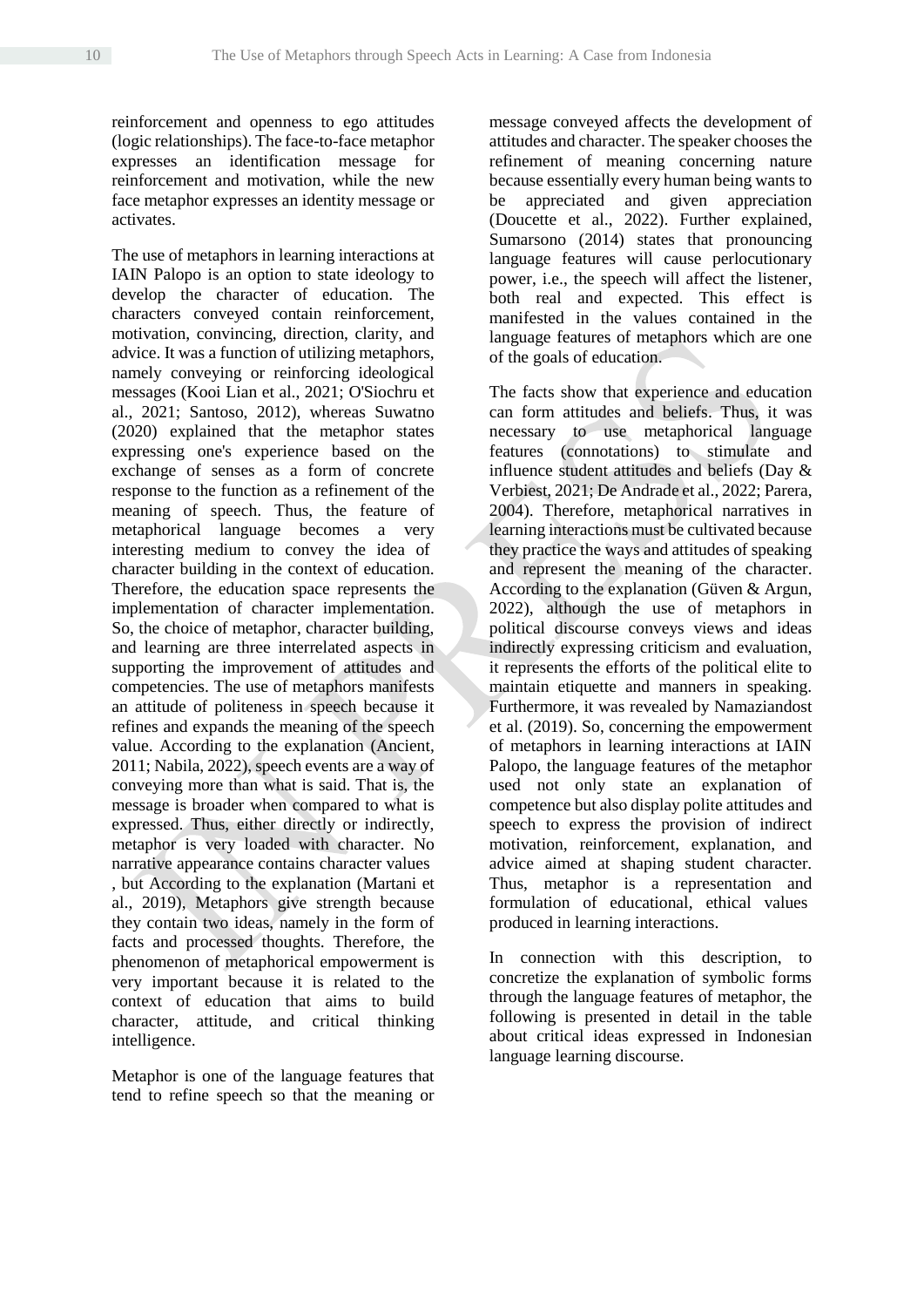| No.            | Sub-aspect               | Characteristics of<br><b>Symbolic Shapes</b> | <b>Critical Ideas</b>          | Value                                               | Rhetorical<br>Function         |
|----------------|--------------------------|----------------------------------------------|--------------------------------|-----------------------------------------------------|--------------------------------|
| 1              | Sub-aspect<br>euphemism  | Spirit four five                             | loyalty                        | Expressing<br>Determination                         | Statement of<br>willingness    |
| $\overline{2}$ | Sub-aspect<br>sensorisme | Souvenirs                                    | Concern                        | Animator                                            | Motivation                     |
|                |                          | Straighten                                   | Generosity                     | Justification process                               | Concern                        |
|                |                          | Discouraged                                  | Impropriety                    | The attitude of<br>disappointment<br>(unacceptable) | Failure                        |
| 3              | Experiential<br>value    | The rice, cooked,<br>seasoning               | Completeness                   | Maximum material<br>presentation                    | Statement of<br>responsibility |
|                |                          | Ask for forgiveness                          | Hassle                         | Express material<br>difficulties                    | Mismatch                       |
|                |                          | It was peeled                                | Completeness                   | In-depth discussion of<br>the material              | Maximum<br>presentation        |
| 4              | Relational<br>value      | Many heads                                   | Strengthening<br>Relationships | Everyone has different<br>opinions                  | Diversity                      |
| 5              | Expressive<br>value      | Face-to-face                                 | Identity<br>Strengthening      | Expressing an attitude<br>of familiarity            | Meeting                        |
|                |                          | New face                                     | Identity                       | Expressing an attitude<br>of identification         | Characteristics                |

**Table 1** *Characteristics of Metaphors in Indonesian Language Learning Discourse*

Based on the research results described in the previous section, it was concluded that the form of metaphorical meaning generated in learning interactions at IAIN Palopo as character formation in conveying messages consists of forms of euphemization and sensorization of experiential values, relational values, and expressive values. Each form of meaning expresses ideology as a form of a character statement. Character formation expressed in the form of ideology, namely: (1) perseverance/loyalty, (2) generosity/tact, (3) caring, (4) inappropriateness, (5) completeness, (6) complexity/difficulty, (7) strengthening/ motivation, (8) openness, and (9) identity.

# **References**

- Akastangga, M. D. B. (2020). Metafora dalam Puisi Kerinduan Ibnu 'Arabi (Kajian semiotik-pragmatik) [Metaphors in Ibn 'Arabi's Longing Poem (Semioticpragmatic studies)]. *Jurnalistrendi : Jurnal Linguistik, Sastra, Dan Pendidikan*, *5*(1), 27–46. https://doi.org/ 10.51673/jurnalistrendi.v5i1.208
- Alkan, H., & Bümen, N. T. (2020). An action research on developing English speaking skills through asynchronous online learning. *International Journal of*

*Curriculum and Instruction*, *12*(2), 127– 148.

- Anggraini, G., Nadra, N., & Usman, F. (2021). Metafora dalam Pitaruah Ayah Karya Sanggar Balerong Jakarta [Metaphor in Pitaruah Ayah by Sanggar Balerong Jakarta]. *LINGUA: Jurnal Bahasa, Sastra, Dan Pengajarannya*, *18*(1), 27–47. https://doi.org/10.30957/lingua.v18i1.670
- Baldó, P., & María, R. (2022). Metaphor and irony on reviews for Spanish and American prisons. *International Journal of Society, Culture & Language*, *10*(1), 1–14. https://doi.org/10.22034/ijscl.2022 .539054.2377
- Bogdan, R. C. (2007). *Qualitative research for education: An introduction to theory and methods*. Pearson Education.
- Bogdan, R. C., & Biklen, S. K. (1998). *Qualitative research in education: An introduction to theory and methods* (3rd ed.). Allyn & Bacon.
- Budiman, B., Musyarif, M., & Firman, F. (2016). Ideologi buletin Dakwah Al-Islam dalam kajian wacana kritis [The ideology of the Al-Islam Da'wah bulletin in the study of critical discourse]. *KURIOSITAS: Media Komunikasi Sosial Dan Keagamaan*, *9*(1), 21–34. https:// doi.org/10.35905/kur.v9i1.173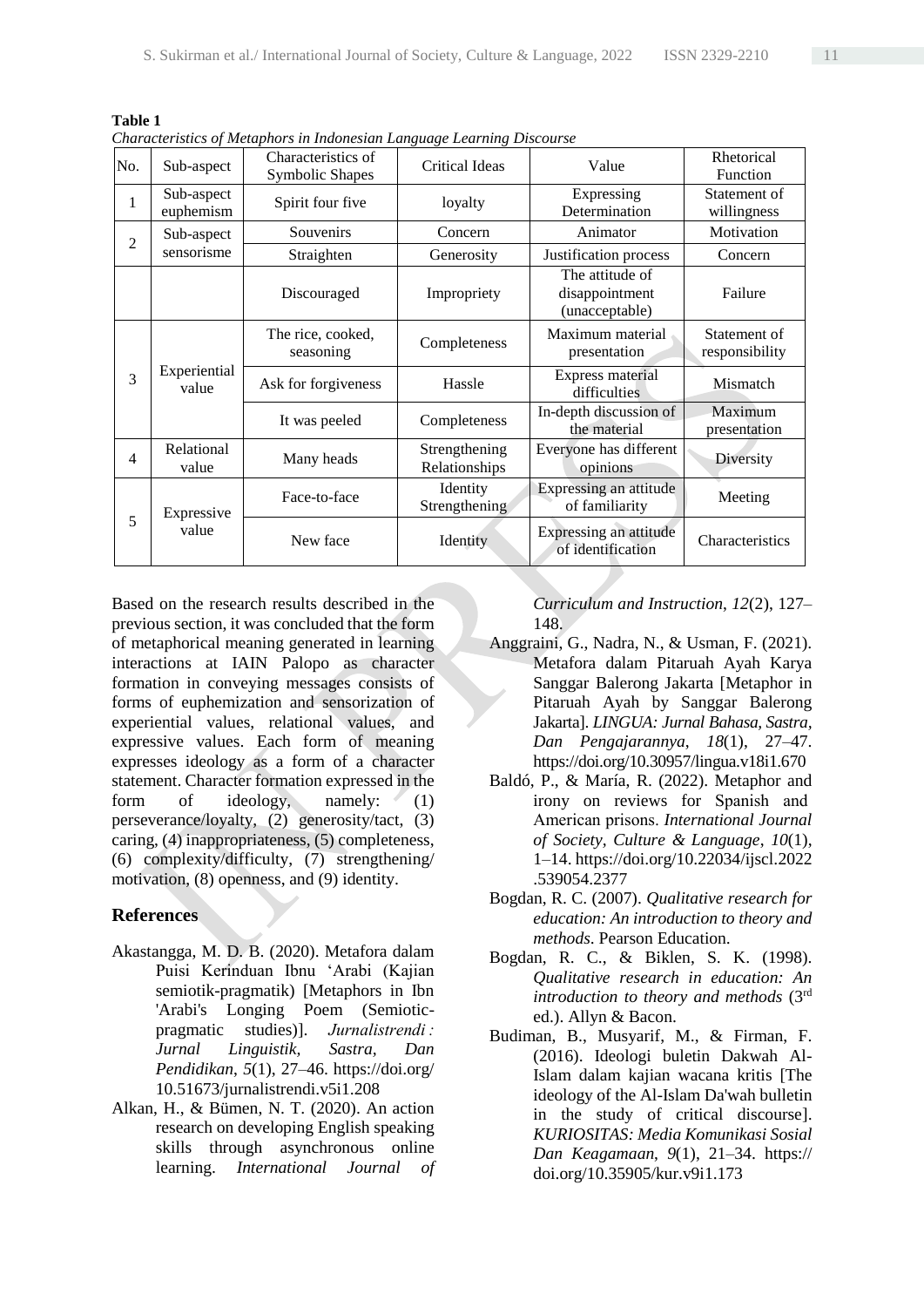- D'Agostino, A. T. (2022). Accessible teaching and learning in the undergraduate chemistry course and laboratory for blind and low-vision students. *Journal of Chemical Education*, *99*(1), 140–147. https://doi.org/10.1021/acs.jchemed.1c0 0285
- Day, J., & Verbiest, C. (2021). Lights, camera, action? A reflection of utilizing web cameras during synchronous learning in teacher education. *Teacher Educators' Journal*, *14*, 3–21.
- De Andrade, V., Freire, S., Baptista, M., & Shwartz, Y. (2022). Drawing as a space for social-cognitive interaction. *Education Sciences*, *12*(1), 45-52.
- Denzin, N. K., & Lincoln, Y. S. (2009). *Qualitative research*. Pustaka Pelajar.
- Desai, S. R. (2022). From being systeminvolved to changing the system: Infiltrating the system. *Education and Urban Society*, *54*(1), 77–98. https://doi. org/10.1177/00131245211004559
- Doucette, D., Daane, A. R., Flynn, A., Gosling, C., Hsi, D., Mathis, C., Morrison, A., Park, S., Rifkin, M., & Tabora, J. (2022). Teaching equity in chemistry. *Journal of Chemical Education*, *99*(1), 301–306. https://doi.org/10.1021/acs.jchemed.1c0 0415
- Emzir, Rohman, S., & Wicaksono, A. (n.d.). *Tentang sastra: Orkestrasi teori dan pembelajarannya* [About literature: Theory orchestra and its learning]. Garudhawaca.
- Fauzi, N. B. (2018). Struktur formulaik tayangan sinetron Indonesia [The formulaic structure of Indonesian soap operas] *Studi Budaya Nusantara*, *2*(1), 17–32. https://doi.org/10.21776/ub.sbn. 2018.002.01.03
- Ferguson-Patrick, K. (2022). Developing a democratic classroom and a democracy stance: Cooperative learning case studies from England and Sweden. *Education*, *50*(3), 389–403. https://doi.org/10.1080/ 03004279.2020.1853195
- Firoozalizadeh, M., Ashayeri, H., Modarresi, Y., Kamali, M., & Jahanitabesh, A. (2020). From embodiment to metaphor: A study on social-cognitive development and conceptual metaphor in Persianspeaking children. *International Journal of Society, Culture & Language*, *8*(1), 25–43.
- Gonçalves, L. L., Parker, M., Luguetti, C., & Carbinatto, M. (2022). The facilitator's role in supporting physical education teachers' empowerment in a professional learning community. *Sport, Education, and Society*, *27*(3), 272–285. https://doi. org/10.1080/13573322.2020.1825371
- Güven, D., & Argün, Z. (2022). Mathematical language of students with learning disabilities in the context of length. *Athens Journal of Education*, *9*(1), 79– 102.
- Harper, J. (2022). Learning to play with memory: Participatory performance and the pedagogical potential of selfdocumentation. *The Journal of Applied Theatre and Performance*, *27*(1), 19–39. https://doi.org/10.1080/13569783.2021. 1986377
- Hayrutdinova, G. A., Wang, X., & Zhang, X. (2021). The conceptual metaphors formed by culture in the functioning of the autumn word in the works of Russian poetry. *International Journal of Society, Culture & Language*, *9*(3), 91–100.
- Kooi Lian, C., Kathiyaiah, D., Hani, F., Chanderan, V., & Yunus, M. M. (2021). "Myscene tube": A web channel to enhance English speaking skills in an ESL classroom. *Journal of Language and Linguistic Studies*, *17*(3), 1141– 1156.
- Lakoff, G., & Johnson, M. (1980). *Metaphors we live by*. The University of Chicago Press.
- Langacker, R. W. (1987). *Foundations of cognitive grammar: Theoretical prerequisites*. Stanford University Press.
- Luthfiyah, M. F. &. (2018). *Metodologi penelitian: Penelitian kualitatif, tindakan kelas & studi kasus*. [Research methodology: Qualitative research, classroom action & case studies]. CV Jejak.
- Martani, F. T., Muryati, S., & Wahyuni, T. (2019). Pemakaian gaya bahasa perbandingan pada lirik lagu-lagu grup musik Dewa 19 dalam album kerajaan cinta [The use of comparative language styles in the lyrics of the Dewa 19 music group's songs in the album of the kingdom of love]. *Klitika: Jurnal Ilmiah Pendidikan Bahasa Dan Sastra Indonesia*, *1*(2), Article 2. https://doi.org/ 10.32585/klitika.v1i2.474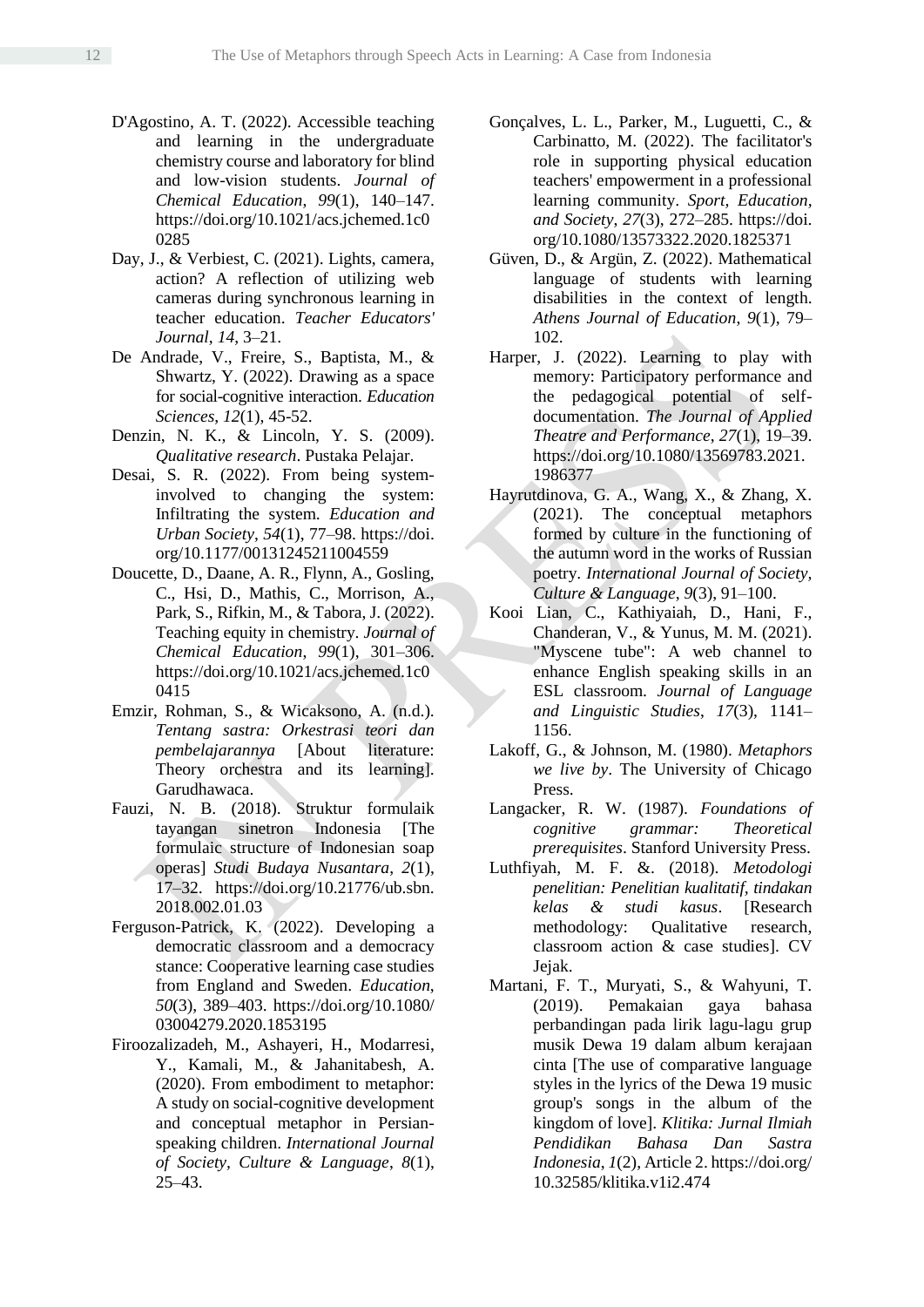- Mohamad, G., (2011). *Indonesia/proses: Esaiesai tentang identitas dan keindonesiaan*  [Indonesian/process: Essays on identity and Indonesianness]. Tempo Publishing.
- Moleong, P. D. L. J. (2006). *Metodologi penelitian kualitatif* [Qualitative research methodology]. PT Remaja Rosdakarya.
- Nabila, H. S. (2022). *Kesantunan berbahasa tokoh dalam film Anak Karaeng: Perspektif Brown and Levinson*  [Politeness in the language of characters in films Anak Karaeng perspective of politeness Brown and Levinson]*.* Universitas Hasanuddin.
- Namaziandost, E., Neisi, L., Kheryadi, K., & Nasri, M. (2019). Enhancing oral proficiency through cooperative learning among intermediate EFL learners: English learning motivation in focus. *Cogent Education*, *6*(1), 1683933. https://doi.org/10.1080/2331186X.2019. 1683933
- Nasution, K. (2008). *Metafora dalam Bahasa Mandailing: Persepsi Masyarakat penuturnya*. [Metaphors in Mandailing language: Perceptions of the community speakers], *Linguistik Indonesia, 26*(1), 75–87.
- O'Siochru, C., Norton, L., Pilkington, R., Parr, E., Anderson, B., & Maslen, J. (2021). Action learning: How can it contribute to a collaborative process of pedagogical action research? *Educational Action Research*, *29*(2), 191–205. https://doi. org/10.1080/09650792.2020.1850495
- Owens, C. L., Johnson, A. H., & Thornton, A. (2022). Addressing equity in schools: Youth participatory action research and transformative social and emotional learning during COVID-19. *Children & Schools*, *44*(1), 48–54. https://doi.org/10. 1093/cs/cdab029
- Pandor, P. (2018). Kontribusi teori ujaran dan tindakan bahasa dalam filsafat analitik John Langshaw Austin terhadap bahasa pewartaan [Contribution of the theory of speech and language action in John Langshaw Austin's analytical philosophy to the language of preaching]. *Seri Filsafat Teologi*, *28*(2), 173–195.
- Papamitsiou, Z., Pappas, I. O., Sharma, K., & Giannakos, M. N. (2020). Utilizing multimodal datat through fsQCA to explain engagement in adaptive learning. *IEEE Transactions on Learning*

*Technologies*, *13*(4), 689–703. https:// doi.org/10.1109/TLT.2020.3020499

- Parera, J. D. (2004). *Teori semantik* [Semantic theory]. Erlangga.
- Pishghadam, R., Askarzadeh Torghabeh, R., & Navari, S. (2009). Metaphor analysis of teachers' beliefs and conceptions of language teaching and learning in Iranian high schools and language institutes: A qualitative study. *Iranian EFL Journal*, *4*(4), 6-40.
- Pishghadam, R., & Pourali, S. (2011). Metaphorical analysis of Iranian MA university students' beliefs: A qualitative study. *Higher Education Studies*, *1*(1), 27-37. https://doi.org/10.5539/hes.v1n1 p27
- Purba, A. (2011). Tindak tutur dan peristiwa tutur [Speech acts and speech events]. *Pena : Jurnal Pendidikan Bahasa Dan Sastra*, *1*(1), Article 1. https://onlinejournal.unja.ac.id/pena/article/view/1426
- Putri, I. R., Faida, L. R. W., Fandeli, C., & Purwanto, R. H. (2017). Tradisi Masyarakat Selo dan pariwisata di Taman Nasional Gunung Merbabu, Boyolali Jawa Tengah [Selo community traditions and tourism in Mount Merbabu National Park, Boyolali, Central Java]. *Gadjah Mada Journal of Humanities*, *1*(2), 199-208. https://doi.org/10.22146/ sasdayajournal.27782
- Ricoeur, P. (1976). *Interpretation theory: Discourse and the surplus of meaning*. Texas Christian University Press.
- Ricoeur, P. (2012). *Teori interpretasi: Memahami teks, penafsiran, dan metodologinya* [Theory of interpretation: Understanding the text, its interpretation and methodology]. IRCiSoD.
- Santosa, H. P. (2013). Sosok calon legislatif lokal dalam iklan-iklan politik (Kajian semiotika terhadap iklan-iklan politik calon legislatif lokal di media massa Cetak Lokal Jawa Tengah) [Figures of local legislative candidates in political advertisements (Semiotics study of political advertisements of local legislative candidates in Central Java's local printed mass media)]. *Interaksi: Jurnal Ilmu Komunikasi*, *2*(2), 104–116. https://doi.org/10.14710/interaksi.2.2.10 4-116
- Santoso, A. (2012). *Studi bahasa kritis: Menguak bahasa membongkar kuasa*